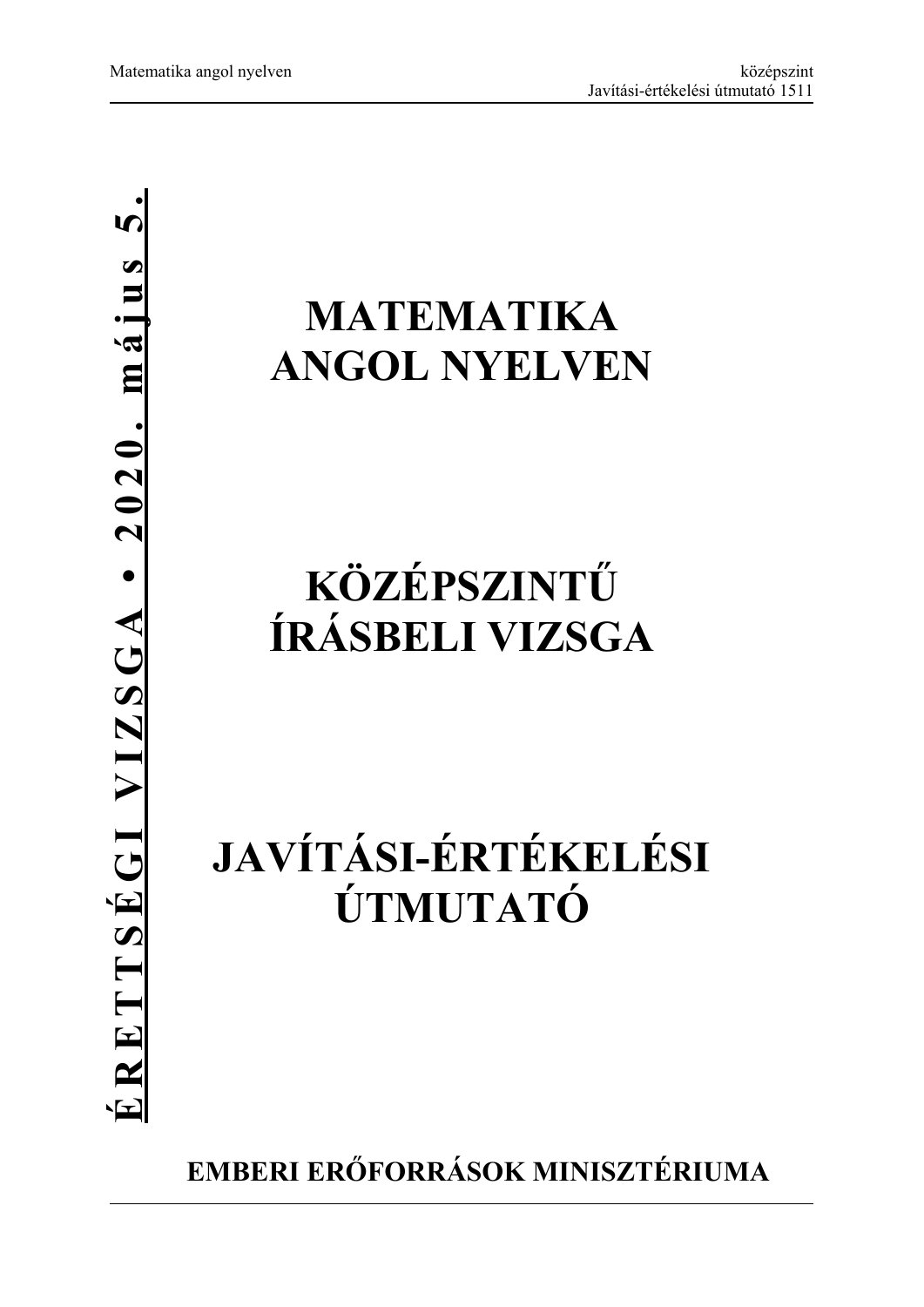## **Instructions to examiners**

#### **Formal requirements:**

- 1. Mark the paper **legibly, in ink, different in colour** from that used by the candidate.
- 2. The first of the rectangles next to each problem shows the maximum attainable score on that problem. The **score** given by the examiner is to be entered **into the rectangle** next to this.
- 3. **If the solution is perfect,** enter maximum score and, with a checkmark, indicate that you have seen each item leading to the solution and consider them correct.
- 4. If the solution is incomplete or incorrect, please **mark the error** and also indicate the individual **partial scores**. It is also acceptable to indicate the points lost by the candidate if it makes grading the paper easier. After correcting the paper, it must be clear about every part of the solution whether that part is correct, incorrect or unnecessary.
- 5. Please, **use the following symbols** when correcting the paper:
	- correct calculation: *checkmark*
	- principal error: *double underline*
	- calculation error or other, not principal, error: *single underline*
	- correct calculation with erroneous initial data: *dashed checkmark or crossed checkmark*
	- incomplete reasoning, incomplete list, or other missing part: *missing part symbol*
	- unintelligible part: *question mark* and/or *wave*
- 6. Do not assess anything written **in pencil**, except for diagrams

#### **Assessment of content:**

- 1. The answer key may contain more than one solution for some of the problems. If the **solution given by the candidate is different**, allocate the points by identifying parts of the solution equivalent to those given in the answer key.
- 2. Subtotals may be **further divided, unless stated otherwise in the answer key**. However, scores awarded must always be whole numbers.
- 3. If there is a **calculation error** or inaccuracy in the solution, take points off only for the part where the error occurs. If the reasoning remains correct and the error is carried forward while the nature of the problem remains unchanged, points for the rest of the solution must be awarded.
- 4. **In case of a principal error,** no points should be awarded at all for that section of the solution, not even for steps that are formally correct. (These logical sections of the solutions are separated by double lines in the answer key.) However, if the erroneous information obtained through principal error is carried forward to the next section or the next part of the problem, and it is used there correctly, the maximum score is due for that part, provided that the error has not changed the nature of the task to be completed.
- 5. Where the answer key shows a **unit** or a **remark** in brackets, the solution should be considered complete without that unit or remark as well.

<sup>1511</sup> írásbeli vizsga 2 / 13 2020. május 5.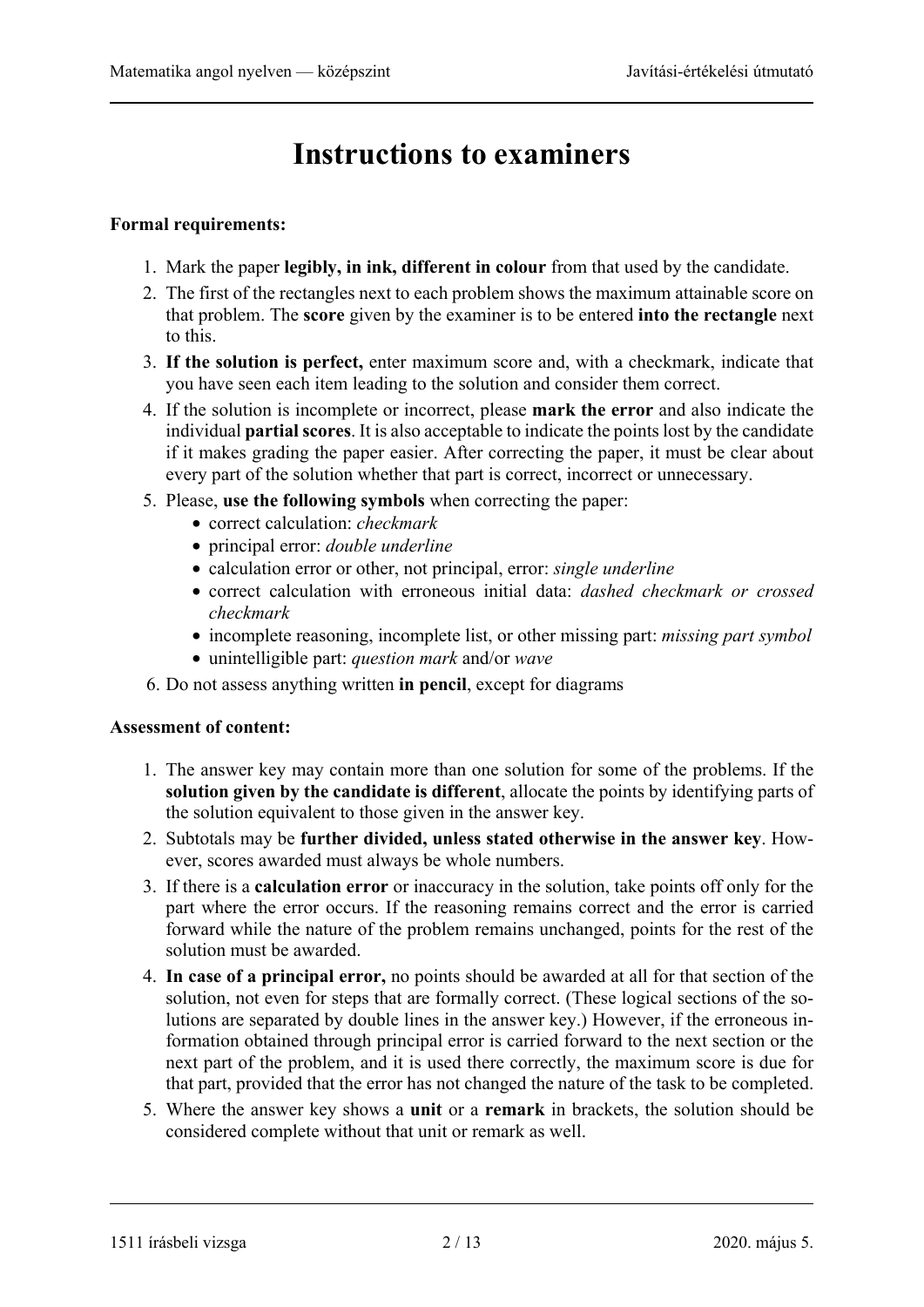$\left.\rule{0pt}{12pt}\right)$ 

 $\setminus$  $\overline{\phantom{a}}$  $\mathsf{I}$  $\overline{\phantom{0}}$ 

ſ *k*  $\binom{n}{r}$ ,

- 6. If there are more than one different approach to a problem, **assess only the one indicated by the candidate**. Please, mark clearly which attempt was assessed.
- 7. **Do not give extra points** (i.e. more than the score due for the problem or part of problem).
- 8. The score given for the solution of a problem, or part of a problem, **may never be negative**.
- 9. **Do not take points off** for steps or calculations that contain errors but are not actually used by the candidate in the solution of the problem.
- 10. **The use of calculators** in the reasoning behind a particular solution **may be accepted without further mathematical explanation in case of the following operations**:

addition, subtraction, multiplication, division, calculating powers and roots, *n*!,

replacing the tables found in the 4-digit Data Booklet (sin, cos, tan, log, and their inverse functions), approximate values of the numbers  $\pi$  and  $e$ , finding the solutions of the standard quadratic equation. No further explanation is needed when the calculator is used to find the mean and the standard deviation, as long as the text of the question does not explicitly require the candidate to show detailed work. **In any other cases, results obtained through the use of a calculator are considered as unexplained and points for such results will not be awarded.**

- 11. Using **diagrams** to justify a solution (e.g. reading data off diagrams by way of direct measurement) is unacceptable.
- 12. **Probabilities** may also be given in percentage form (unless stated otherwise in the text of the problem).
- 13. If the text of the problem does not instruct the candidate to round their solution in a particular way, any solution **rounded reasonably and correctly** is acceptable even if it is different from the one given in the answer key.
- 14. **Assess only two out of the three problems in part B of Paper II.** The candidate was requested to indicate in the appropriate square the number of the problem not to be assessed and counted towards their total score. Should there be a solution to that problem, it does not need to be marked. However, if the candidate did not make a selection and neither is their choice clear from the paper, assume automatically that it is the last problem in the examination paper that is not to be assessed.

1511 írásbeli vizsga 3 / 13 2020. május 5.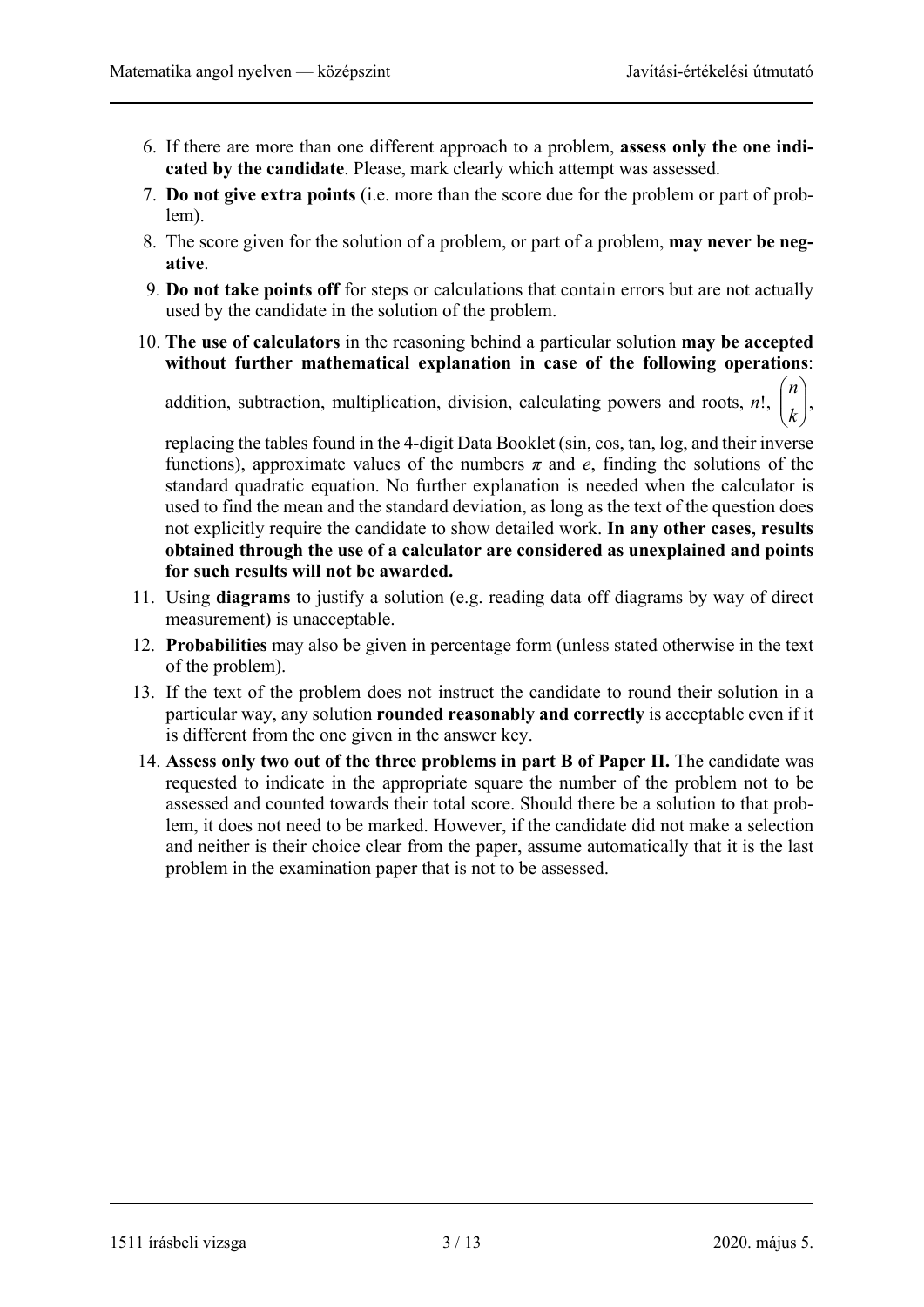$\overline{\phantom{0}}$ 

### **I.**

| -≖•    |          |
|--------|----------|
| 8184   | 2 points |
| Total: | 2 points |

*Note: Award 1 point for substituting the data into the appropriate formula.* 

| –∙                 |          |                                      |
|--------------------|----------|--------------------------------------|
| 20 ( $^{\circ}$ C) |          | 2 points   <i>Not to be divided.</i> |
| Total:             | 2 points |                                      |

| Set <i>B</i> contains 1 element that is not an element of set |                   | 1 point $\begin{cases} \text{Award these 2 points for} \\ \text{a Venn-diagram that fits} \end{cases}$ |
|---------------------------------------------------------------|-------------------|--------------------------------------------------------------------------------------------------------|
| and another 2 elements that are elements of set A.            | $1$ point $\vert$ | all the given conditions.                                                                              |
| Therefore, the cardinality of set $B$ is 3.                   | point             |                                                                                                        |
| Total:                                                        | 3 points          |                                                                                                        |

*Note: Award maximum score if the candidate correctly answers the question using a concrete example.* 

| ᠇.             |        |          |  |
|----------------|--------|----------|--|
| $(8! =) 40320$ |        | 2 points |  |
|                | Total: | 2 points |  |

*Note: Award 1 point for 8! .* 

| 5.                                                                            |               |          |                                                                                           |
|-------------------------------------------------------------------------------|---------------|----------|-------------------------------------------------------------------------------------------|
| A suitable graph, e.g.<br>(The degrees of the vertices are $2, 3, 3, 3, 3$ .) |               |          | $2 points \begin{cases} A graph that is not asimple graph is alsoacceptable. \end{cases}$ |
|                                                                               | <b>Total:</b> | 2 points |                                                                                           |

| o.                   |                   |  |
|----------------------|-------------------|--|
| ັ<br>$\overline{10}$ | 2 points          |  |
|                      | Total:   2 points |  |

<sup>1511</sup> írásbeli vizsga 4 / 13 2020. május 5.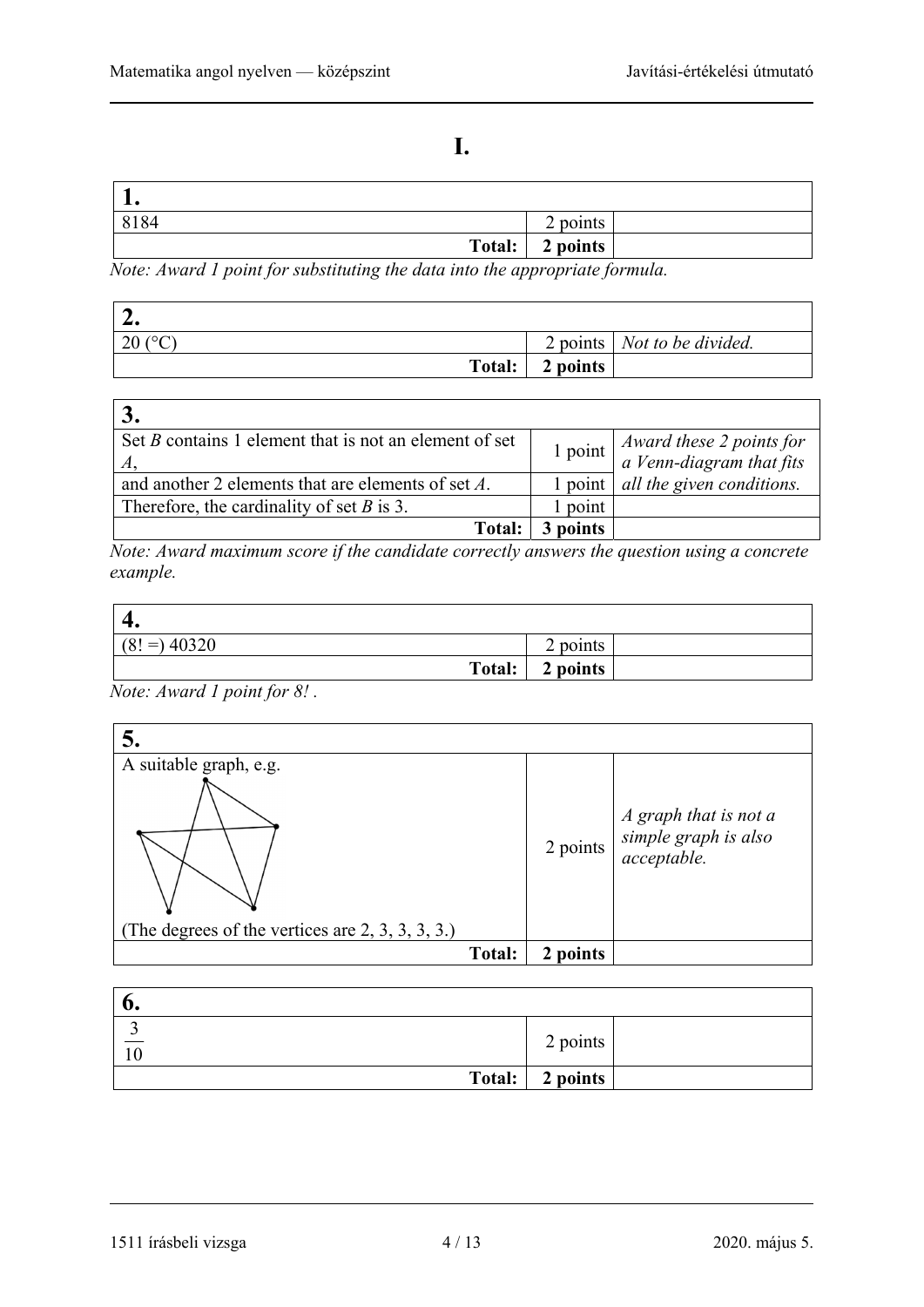| A) false   |          | Award 1 point for two                      |
|------------|----------|--------------------------------------------|
| B) true    |          | 2 points $\vert$ correct answers, 0 points |
| $C$ ) true |          | for one correct answer.                    |
| Total:     | 2 points |                                            |

| 8.                                                                                          |          |  |
|---------------------------------------------------------------------------------------------|----------|--|
| $15 + 28 + 34 = 77\%$ of all participants spends no                                         | 1 point  |  |
| more than 3 hours using computers.                                                          |          |  |
| $1200 \cdot 0.77 =$                                                                         | 1 point  |  |
| $= 924$ (is the number of people spending no more<br>than 3 hours per day using computers.) | 1 point  |  |
| <b>Total:</b>                                                                               | 3 points |  |

| $\mathbf 0$          |             |  |
|----------------------|-------------|--|
| $5y = 3$<br>$2x - 5$ | points<br>∸ |  |
| Total: $\vert$       | 2 points    |  |

| 10.                                                                                                                                                           |          |                                                                                       |
|---------------------------------------------------------------------------------------------------------------------------------------------------------------|----------|---------------------------------------------------------------------------------------|
| $a_4 = a_1 + 3d = 72$ és $a_6 = a_1 + 5d = 64$                                                                                                                |          | $\frac{1 \text{ point}}{1}$ The difference of the                                     |
| Solving the system by subtracting the equations<br>from one another or expressing a variable from one<br>of the equations and substituting it into the other. |          | 1 point $\begin{vmatrix} \sinh \ and \ found \end{vmatrix}$ sixth and fourth terms is |
| $d = -4$                                                                                                                                                      | point    |                                                                                       |
| $a_1 = 84$                                                                                                                                                    | 1 point  |                                                                                       |
| <b>Total:</b>                                                                                                                                                 | 4 points |                                                                                       |

*Note: Award maximum score if the candidate answers the question by correctly listing the first six terms of the progression.* 

| .                     |                   |  |
|-----------------------|-------------------|--|
| $3\pi$<br>$\lambda$ = | 2 points          |  |
|                       | Total:   2 points |  |

*Note: Award 1 point if the candidate gives the (correct) answer in degrees, or does not restrict the (correct) solution to the given interval.* 

| 12.                                                                                                      |         |                                                                                             |
|----------------------------------------------------------------------------------------------------------|---------|---------------------------------------------------------------------------------------------|
| Triangles <i>ABC</i> and <i>ADE</i> are similar (as the pairs of<br>corresponding angles are congruent). | 1 point | This point is also due if<br>the correct reasoning is<br>reflected only by the<br>solution. |
| $x+7$                                                                                                    | 1 point |                                                                                             |
| $5x = 1.5x + 10.5$                                                                                       | 1 point |                                                                                             |
| The length of segment <i>AC</i> is: $x = 3$ .                                                            | 1 point |                                                                                             |
| <b>Total:</b>                                                                                            | points  |                                                                                             |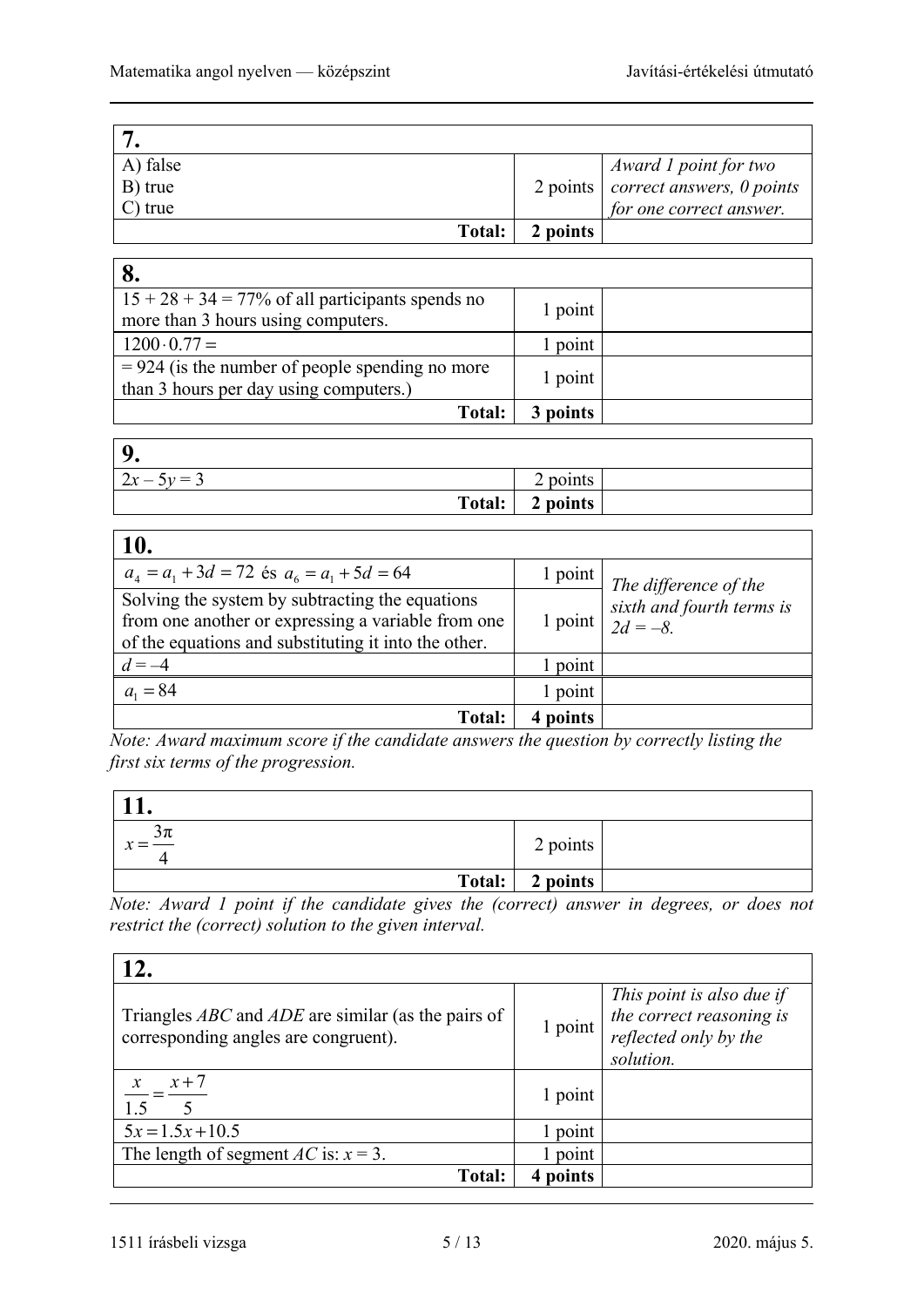$\mathbf{r}$ 

|--|--|

| 13. a)                                                                          |           |                                                                                                                                                                                              |
|---------------------------------------------------------------------------------|-----------|----------------------------------------------------------------------------------------------------------------------------------------------------------------------------------------------|
| $f(-1) = 2$                                                                     | 2 points  | Award 1 point for<br>$f(-1) =  -1-2 -1$                                                                                                                                                      |
| <b>Total:</b>                                                                   | 2 points  |                                                                                                                                                                                              |
|                                                                                 |           |                                                                                                                                                                                              |
| 13. b)                                                                          |           |                                                                                                                                                                                              |
| $\mathcal{Y}$<br>2<br>$-3$<br>$-2$<br>0<br>$-1$<br>2                            | 3 points  | The graph drawn is the<br>graph of $x \mapsto  x $ shifted<br>$(1 point)$ , the minimum is<br>at $(2, -1)$ (1 point), and<br>the domain is restricted<br>to the given interval<br>(1 point). |
| The function is (strictly) monotone decreasing if<br>$(-2 \leq) x \leq 2$ ,     | 1 point   | Open intervals and other<br>correct notations are                                                                                                                                            |
| (strictly) monotone increasing if $2 \le x \le 4$ ).                            | 1 point   | also acceptable.                                                                                                                                                                             |
| The function has a (global) maximum $x = -2$ , the<br>maximum value is 3,       | 1 point   | Award 1 point only, if<br>the candidate gives the<br>coordinates of the points                                                                                                               |
| the (local and global) minimum is at $x = 2$ , the mini-<br>mum value is $-1$ . | 1 point   | corresponding to the<br>extremes, rather than<br>giving their places and<br>values.                                                                                                          |
| The zeros of the function are at $x = 1$ and $x = 3$ .                          | 1 point   |                                                                                                                                                                                              |
| The range of the function is $[-1, 3]$ .                                        | 2 points  | The correct answer is<br>acceptable in any other<br>form, too.                                                                                                                               |
| <b>Total:</b>                                                                   | 10 points |                                                                                                                                                                                              |

<sup>1511</sup> írásbeli vizsga 6 / 13 2020. május 5.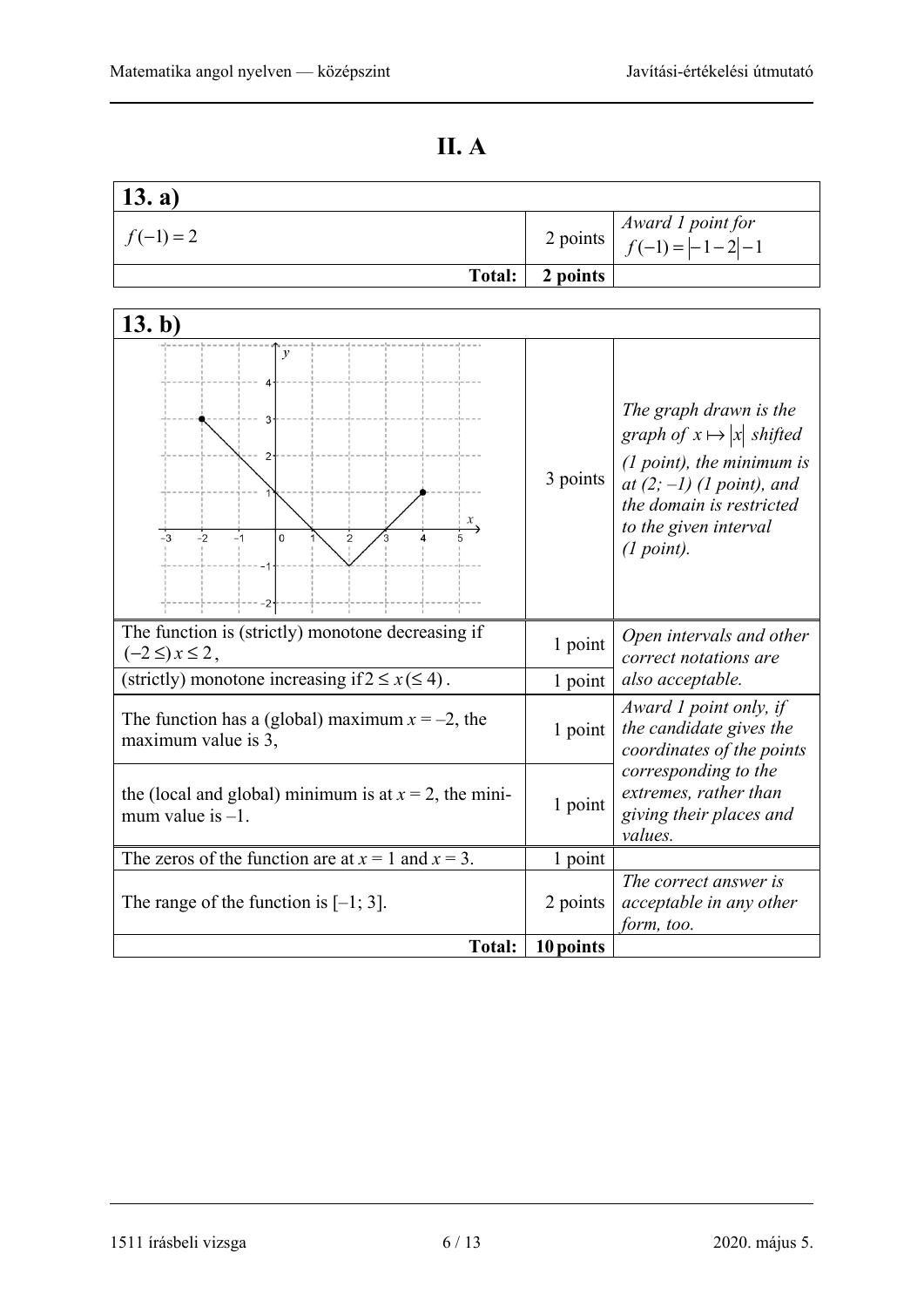| 14. a)                                                                                                      |          |                                                                                             |
|-------------------------------------------------------------------------------------------------------------|----------|---------------------------------------------------------------------------------------------|
| The common denominator is $2(x + 2)$ .                                                                      | 1 point  | This point is also due if<br>the correct reasoning is<br>reflected only by the<br>solution. |
| (Expanding the fractions and multiplying by the<br>common denominator) $x + 2 + (x - 2) \cdot 2 = 2x + 1$ . | 1 point  |                                                                                             |
| Rearranging the equation: $3x - 2 = 2x + 1$ .                                                               | point    |                                                                                             |
| $x = 3$                                                                                                     | 1 point  |                                                                                             |
| Checking by substitution or by reference to<br>equivalent steps and the condition $x \neq -2$ .             | 1 point  |                                                                                             |
| Total:                                                                                                      | 5 points |                                                                                             |

| 14. b)                                                                                              |          |                                 |
|-----------------------------------------------------------------------------------------------------|----------|---------------------------------|
| $\log_3 81 = 4$                                                                                     | 1 point  | $\log_3 81(x^2-1) = 5$          |
| $\log_3(x^2-1)=1$                                                                                   | 1 point  | $\log_3 81(x^2-1) = \log_3 243$ |
| $x^2-1=3$                                                                                           | 1 point  |                                 |
| The solutions of the equation: $x_1 = 2$ , $x_2 = -2$ .                                             | 2 points |                                 |
| Checking by substitution or by reference to equiva-<br>lent steps and the condition $x^2 - 1 > 0$ . | 1 point  |                                 |
| <b>Total:</b>                                                                                       | 6 points |                                 |

1511 írásbeli vizsga 7 / 13 2020. május 5.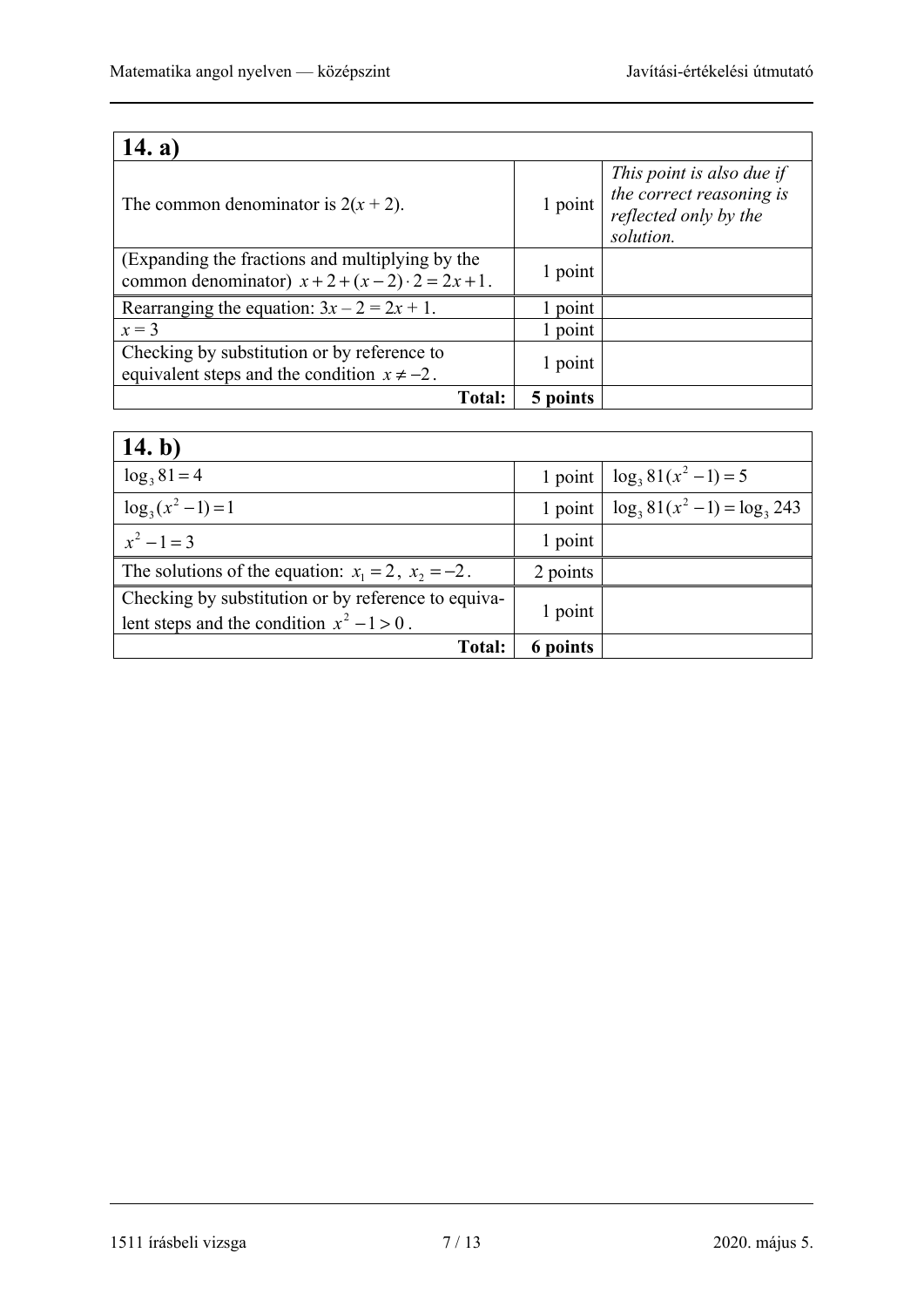| 15. a)                                                                                                                                              |          |                                                                                       |
|-----------------------------------------------------------------------------------------------------------------------------------------------------|----------|---------------------------------------------------------------------------------------|
| Let x be the number of tickets sold to sector $D$ ,<br>zone 1. The total number of tickets sold to zone 1 is<br>then $69 + 96 + 85 + x = 250 + x$ . |          | The total number of<br>1 point $ $ tickets sold to zone 1 is,<br>$4 \cdot 82 = 328$ , |
| $\frac{250 + x}{250} = 82$                                                                                                                          | 1 point  | 250 of which were sold<br>to sectors A, B, and C.                                     |
| The number of tickets sold to sector $D$ , zone 1 is<br>$(x=) 78.$                                                                                  | 1 point  |                                                                                       |
| <b>Total:</b>                                                                                                                                       | 3 points |                                                                                       |

| 15. b)                                               |          |  |
|------------------------------------------------------|----------|--|
| A total of 595 tickets were sold to sectors A and B. | point    |  |
| The other $(1102 - 595) = 507$ tickets were sold to  | 1 point  |  |
| sectors $C$ and $D$ .                                |          |  |
| The probability of a randomly selected spectator     |          |  |
| holding a ticket to sectors $C$ or $D$ is            |          |  |
| $\frac{507}{1102}$ ( $\approx$ 0.46).                | 1 point  |  |
|                                                      |          |  |
| <b>Total:</b>                                        | 3 points |  |

| 15. c)                                                     |          |  |
|------------------------------------------------------------|----------|--|
| Let $y$ be the number of tickets sold to sector $C$ zone   |          |  |
| 2, and let z be the number of tickets sold to sector $C$ , | 1 point  |  |
| zone 3. In this case $85 + y + z = 295$ ,                  |          |  |
| and also, based on ticket prices,                          |          |  |
| $85.3200 + y.2900 + z.1500 = 752200$ .                     | 1 point  |  |
| Solving the equation system by substitution (or any        |          |  |
| other method):                                             | 1 point  |  |
| $y = 118$ , $z = 92$ .                                     | 2 points |  |
| Check against the text of the original problem.            | 1 point  |  |
| 118 tickets were sold to sector C, zone 2, while 92        |          |  |
| tickets were sold to sector $C$ , zone 3.                  | 1 point  |  |
| <b>Total:</b>                                              | 7 points |  |

1511 írásbeli vizsga 8 / 13 2020. május 5.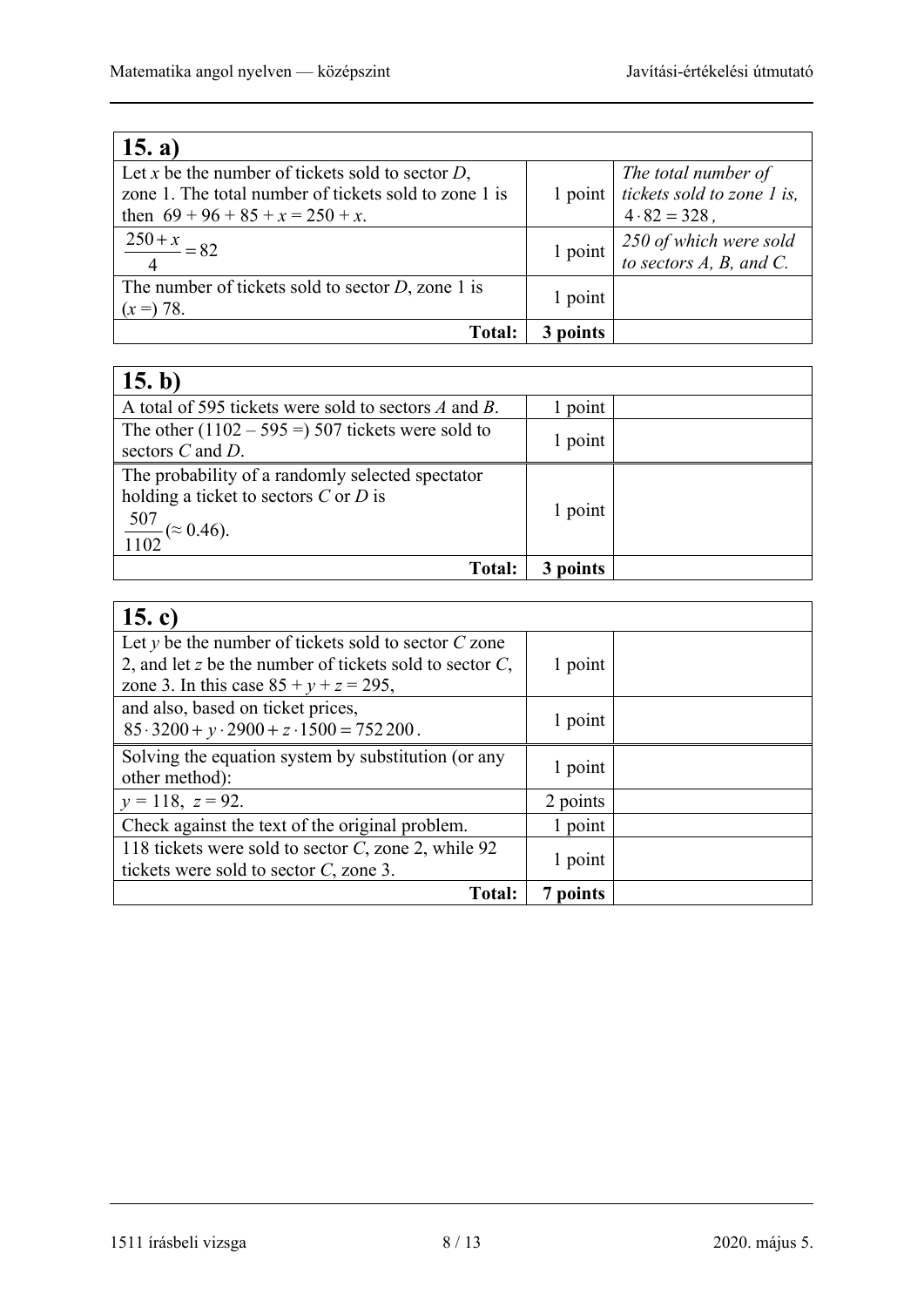### **II. B**

| 16. a)                                                                                                                                                                                                                                                 |          |                                                                        |
|--------------------------------------------------------------------------------------------------------------------------------------------------------------------------------------------------------------------------------------------------------|----------|------------------------------------------------------------------------|
| Starting with the 5 students who would visit any of<br>the three places, one can find the number of those<br>willing to visit exactly two towns: 6 students to<br>Pécs or Debrecen, 7 students to Debrecen or<br>Sopron, 3 students to Pécs or Sopron. | 2 points | Venn-diagram based on<br>the text:<br>Debrecen<br>Pécs<br>6            |
| There are 2 students who would go to Debrecen<br>only,                                                                                                                                                                                                 | 1 point  | $\overline{2}$<br>5                                                    |
| and 3, who would go to Sopron only.                                                                                                                                                                                                                    | 1 point  | 3<br>Sopron                                                            |
| As there are 30 students in the class, the number of<br>those willing to visit Pécs only is 4.                                                                                                                                                         | 1 point  | There are $2 + 7 + 3$<br>students who would not<br>like to go to Pécs. |
| The total number of students who would like to<br>visit Pécs is $(5 + 6 + 3 + 4 = 18$ .                                                                                                                                                                | 1 point  |                                                                        |
| <b>Total:</b>                                                                                                                                                                                                                                          | 6 points |                                                                        |

### **16. b)**

| 1V. V)                                                                                                                                                                   |          |                                                                                                     |
|--------------------------------------------------------------------------------------------------------------------------------------------------------------------------|----------|-----------------------------------------------------------------------------------------------------|
| By connecting the centres a regular triangle of side<br>3 cm is obtained.                                                                                                | 1 point  | Award this point for a di-<br>agram, too, as long as it<br>contains the same<br><i>information.</i> |
| The area of the regular triangle is                                                                                                                                      | 1 point  |                                                                                                     |
| $A_{triangle} = \frac{3^2 \cdot \sqrt{3}}{4}$ ( $\approx$ 3.90 cm <sup>2</sup> ).                                                                                        |          |                                                                                                     |
| The rest of the area (outside this triangle) consists<br>of three congruent segments, each with a 3-cm<br>radius and a $60^{\circ}$ central angle.                       | 1 point  | This point is also due if<br>the correct reasoning is<br>reflected only by the<br>solution.         |
| The area of a sector of radius 3 cm and central an-<br>gle $60^\circ$ is<br>$A_{\text{sector}} = \frac{3^2 \cdot \pi \cdot 60}{360}$ ( $\approx 4.71$ cm <sup>2</sup> ). | 1 point  |                                                                                                     |
| $A_{segment} = A_{sector} - A_{triangle} (\approx 4.71 - 3.90 \approx 0.81 \text{ cm}^2)$                                                                                | 1 point  | The total area is:<br>$A = 3 \cdot A_{sector} - 2 \cdot A_{triangle}$                               |
| The total area is:                                                                                                                                                       | 1 point  |                                                                                                     |
| $A = A_{triangle} + 3 \cdot A_{segment} \approx 6.33$ cm <sup>2</sup> .                                                                                                  |          |                                                                                                     |
| <b>Total:</b>                                                                                                                                                            | 6 points |                                                                                                     |

1511 írásbeli vizsga 9 / 13 2020. május 5.

ヿ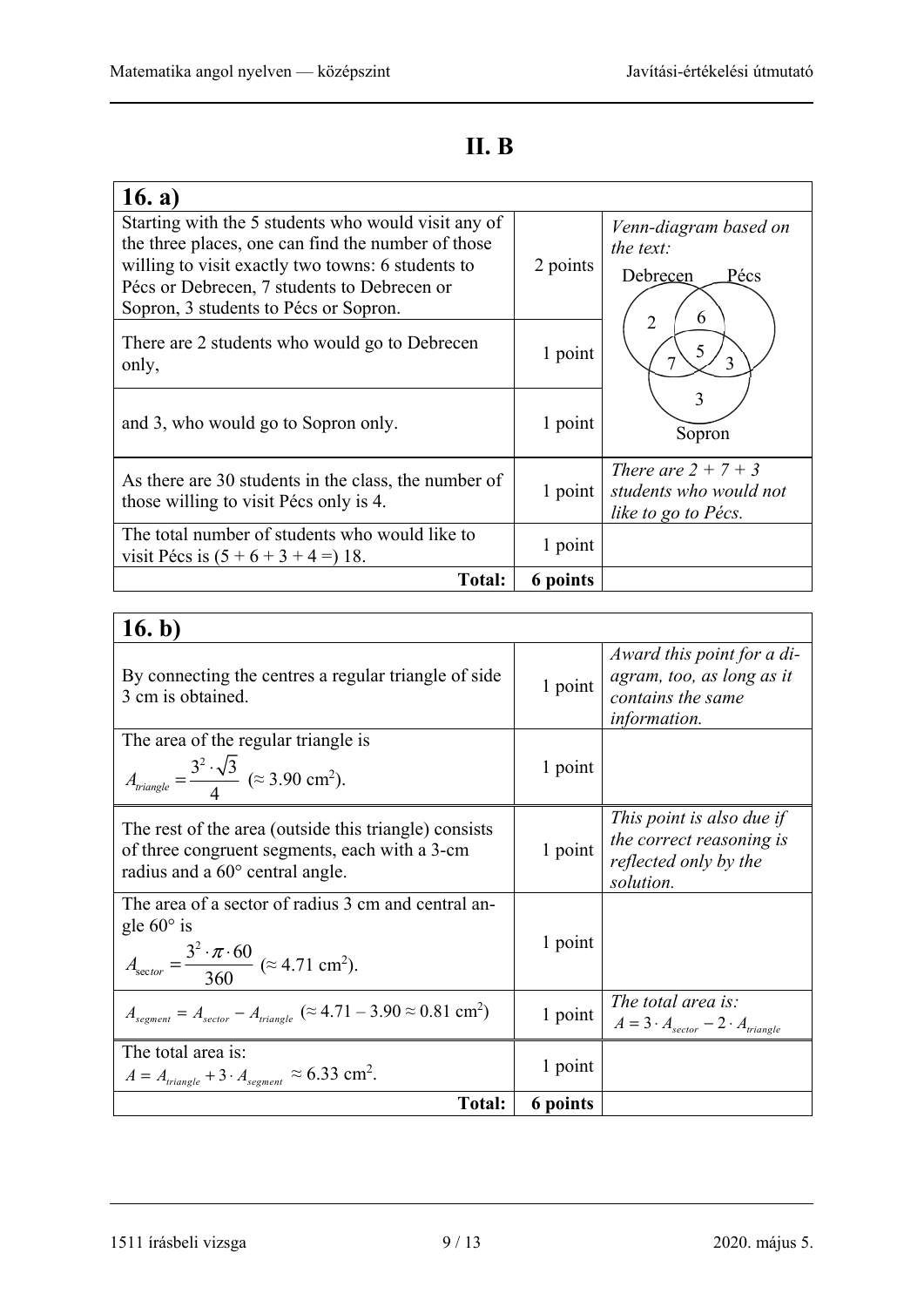| 16. c)                                                                                   |          |                                                     |
|------------------------------------------------------------------------------------------|----------|-----------------------------------------------------|
| There are $\binom{30}{3}$ (= 4060) different ways to select<br>three students out of 30. | 1 point  |                                                     |
| Select two students out of those 20 who marked                                           |          |                                                     |
| Debrecen as a possible destination. This can be done                                     |          | These 2 points are also                             |
| in $\binom{20}{2}$ (= 190) different ways.                                               | 1 point  | due if the correct rea-<br>soning is reflected only |
| The third student will be selected from the remain-                                      |          | by the solution.                                    |
| ing 10, which can be done in 10 different ways.                                          | 1 point  |                                                     |
| The number of favourable cases: $\binom{20}{2} \cdot 10 (= 1900)$ .                      | 1 point  |                                                     |
| The probability: $\frac{1900}{4060} \approx 0.47$ .                                      | 1 point  |                                                     |
| <b>Total:</b>                                                                            | 5 points |                                                     |

| $(17. a)$ Solution 1                                                                                                       |          |                                                                                                |
|----------------------------------------------------------------------------------------------------------------------------|----------|------------------------------------------------------------------------------------------------|
| (Let $\gamma$ be the interior angle at vertex C of triangle                                                                |          |                                                                                                |
| <i>ABC</i> . Apply the law of sines) $\frac{37}{41} = \frac{\sin \gamma}{\sin 60^\circ}$ .                                 | 1 point  |                                                                                                |
| (As $\sin \gamma \approx 0.7815$ ) $\gamma_1 \approx 51.4^\circ$ .                                                         | 1 point  |                                                                                                |
| $\gamma$ , $\approx$ 128.6°, but this angle is not a possible solution<br>$(as 60^{\circ} + 128.6^{\circ} > 180^{\circ}).$ | 1 point  |                                                                                                |
| The measure of the interior angle at vertex $B$ of the<br>triangle is approximately 68.6°.                                 | 1 point  |                                                                                                |
| (Applying the law of sines:)<br>$\frac{AC}{41} = \frac{\sin 68.6^{\circ}}{\sin 60^{\circ}}.$                               |          | With the law of cosines:<br>1 point $AC^2 = 37^2 + 41^2 -$<br>$2.37.41 \cos 68.6^{\circ}$      |
| $AC \approx 44$ (units).                                                                                                   | 1 point  |                                                                                                |
| The perimeter of the triangle is approximately 122<br>(units).                                                             | 1 point  | Do not award this point<br>if the solution is not<br>rounded or rounded<br><i>incorrectly.</i> |
| <b>Total:</b>                                                                                                              | 7 points |                                                                                                |

<sup>1511</sup> írásbeli vizsga 10 / 13 2020. május 5.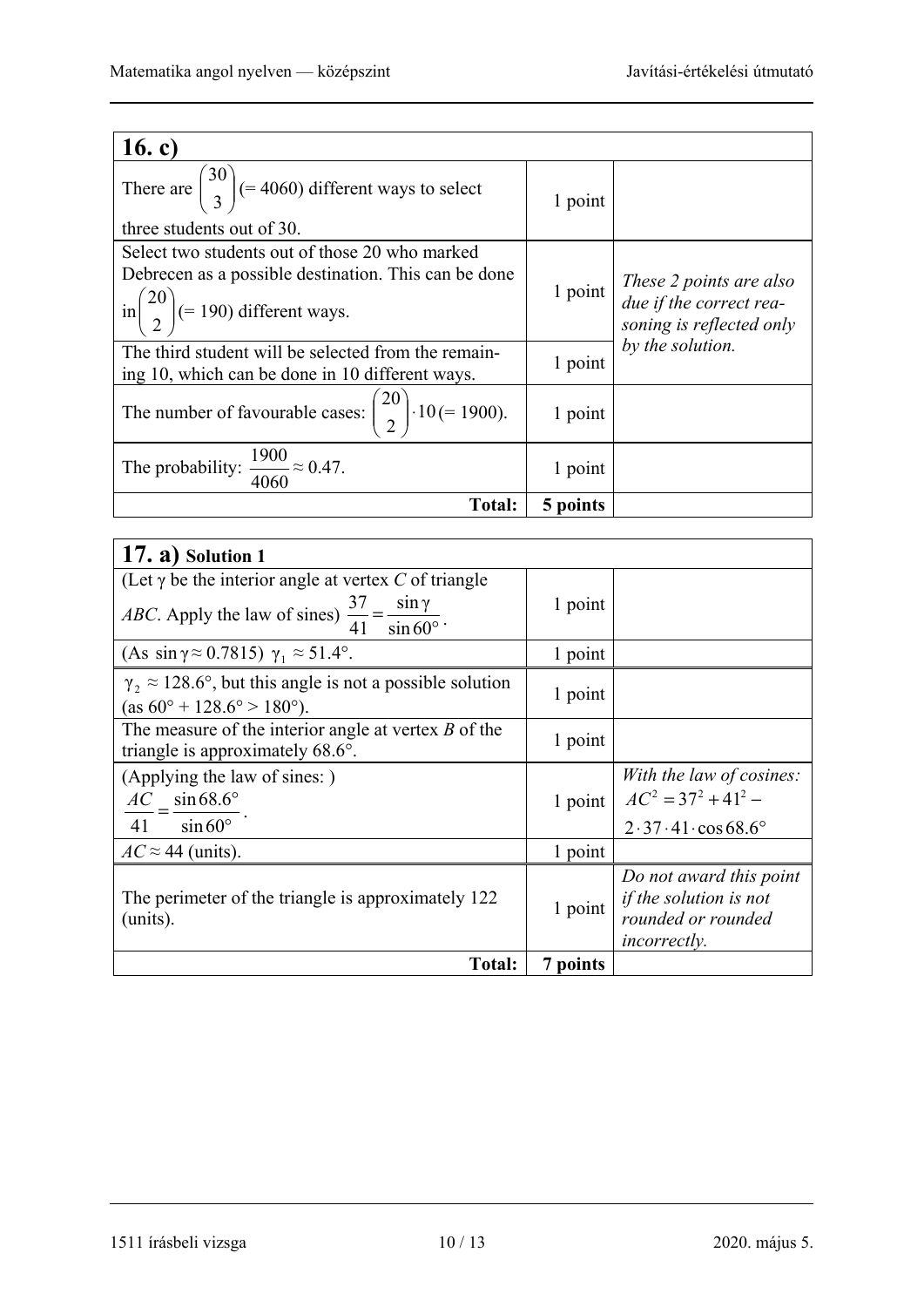| $(17. a)$ Solution 2                                           |          |                                                                                           |
|----------------------------------------------------------------|----------|-------------------------------------------------------------------------------------------|
| (Let x be the length of side $AC$ of triangle $ABC$ .          |          |                                                                                           |
| Apply the law of cosines.)                                     | 2 points |                                                                                           |
| $41^2 = x^2 + 37^2 - 2 \cdot x \cdot 37 \cdot \cos 60^\circ$ . |          |                                                                                           |
| Rearranged: $x^2 - 37x - 312 = 0$ .                            | 1 point  |                                                                                           |
| $x_1 \approx -7$                                               | 1 point  |                                                                                           |
| This may not be the length of a side in a triangle.            | 1 point  |                                                                                           |
| $x_2 \approx 44$ (units)                                       | 1 point  |                                                                                           |
| The perimeter of the triangle is approximately 122<br>(units). | 1 point  | Do not award this point if<br>the solution is not<br>rounded or rounded in-<br>correctly. |
| <b>Total:</b>                                                  | 7 points |                                                                                           |

| 17. $b$                                                                                                      |          |                                                                                                                                                   |
|--------------------------------------------------------------------------------------------------------------|----------|---------------------------------------------------------------------------------------------------------------------------------------------------|
| $\overrightarrow{BE} = \overrightarrow{BA} + \overrightarrow{AC} + \overrightarrow{CE}$                      | 1 point  | $\overrightarrow{BE} = \overrightarrow{BC} + CE$<br>This point is also due if<br>the correct reasoning is<br>reflected only by the solu-<br>tion. |
| $\overrightarrow{BA} = -\overrightarrow{AB}$                                                                 | 1 point  | $\overrightarrow{BC} = \overrightarrow{AC} - \overrightarrow{AB}$                                                                                 |
| $\overrightarrow{CE} = 2 \cdot \overrightarrow{CD}$                                                          | 1 point  |                                                                                                                                                   |
| Therefore $\overrightarrow{BE} = -\overrightarrow{AB} + \overrightarrow{AC} + 2 \cdot \overrightarrow{CD}$ . | 1 point  |                                                                                                                                                   |
| <b>Total:</b>                                                                                                | 4 points |                                                                                                                                                   |

| 17. c)                                                    |          |  |
|-----------------------------------------------------------|----------|--|
| There is one possible route from point $A$ to point $B$ , | 1 point  |  |
| two different routes to points $C$ and $D$ .              | 1 point  |  |
| From point A to point E: $1 + 2 = 3$ routes,              | 1 point  |  |
| to point $F: 1 + 2 + 2 = 5$ routes.                       | point    |  |
| There are routes leading to point G from $D$ , E, or F.   | point    |  |
| Therefore, the number of different possible routes        | 1 point  |  |
| from point A to point G is $2 + 3 + 5 = 10$ .             |          |  |
| Total:                                                    | 6 points |  |

*Note: There are ten different possible routes: ABCDEG, ABCDFG, ABCDG, ABCFG, ABEG, ACDEG, ACDFG, ACDG, ACFG, AFG. In case the candidate lists different possible routes, use the table and note below to determine the number of points awarded.* 

| Number of correctly listed routes | Points awarded |
|-----------------------------------|----------------|
|                                   |                |
| 8-9                               |                |
| $6 - 7$                           |                |
| 4-5                               |                |
| $2 - 3$                           |                |
|                                   |                |

*Deduct 1 point for each incorrect route or for any route listed multiple times (while keeping in mind that the total score given may not be negative!)*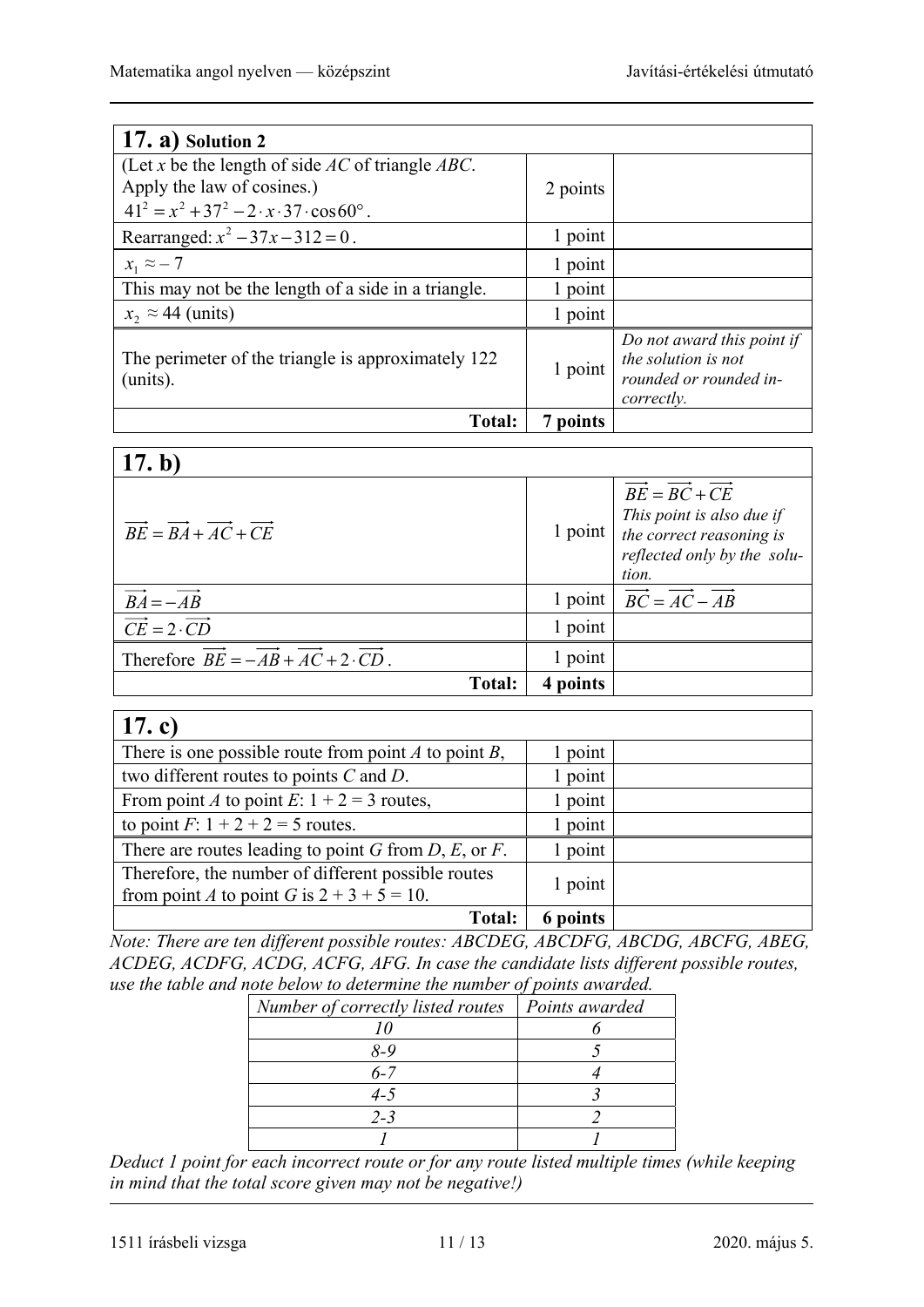| 18. a)                                                                                                                                                                                    |          |                                                                                                              |
|-------------------------------------------------------------------------------------------------------------------------------------------------------------------------------------------|----------|--------------------------------------------------------------------------------------------------------------|
| The shape of the tea in the can is a truncated cone,<br>such that the diameter of the top circle is the<br>arithmetic mean of the diameters of the base and top<br>circles of the teapot, | 1 point  | This point is also due if<br>the correct reasoning is<br>reflected only by the<br>solution.                  |
| that is: 13 cm.                                                                                                                                                                           | 1 point  |                                                                                                              |
| (Data needed to calculate the volume of tea in the<br>pot:) radius of base circle: 9 cm, radius of top circle:<br>6.5 cm,                                                                 | 1 point  | Award this point only if<br>the candidate calcu-<br>lated both radii cor-<br>rectly from the diame-<br>ters. |
| the length of the slant height is 7 cm.                                                                                                                                                   | 1 point  |                                                                                                              |
| (the cross section along the axis, where $h$ is the<br>height of the tea:)<br>In this diagram the distance $BC$ is equal to the<br>difference of the radii: 2.5 cm.                       | 1 point  |                                                                                                              |
| (Apply the Pythagorean Theorem:)<br>$h = \sqrt{AC^2 - BC^2} = \sqrt{7^2 - 2.5^2}$ ( $\approx 6.54$ cm).                                                                                   | 1 point  |                                                                                                              |
| The volume of tea is approximately<br>$\frac{6.54 \cdot \pi}{3} \cdot (9^2 + 6.5^2 + 9 \cdot 6.5) \approx$                                                                                | 1 point  |                                                                                                              |
| $\approx$ 1245 (cm <sup>3</sup> ).                                                                                                                                                        | 1 point  |                                                                                                              |
| The amount of tea in the can is approximately<br>12.5 dl.                                                                                                                                 | 1 point  | A different answer may<br>be accepted as long as<br>it is rounded reasonably<br>and correctly.               |
| <b>Total:</b>                                                                                                                                                                             | 9 points |                                                                                                              |

*Note: Award 5 points if the candidate correctly calculates the volume of the teapot (approximately 18 dl).* 

1511 írásbeli vizsga 12 / 13 2020. május 5.